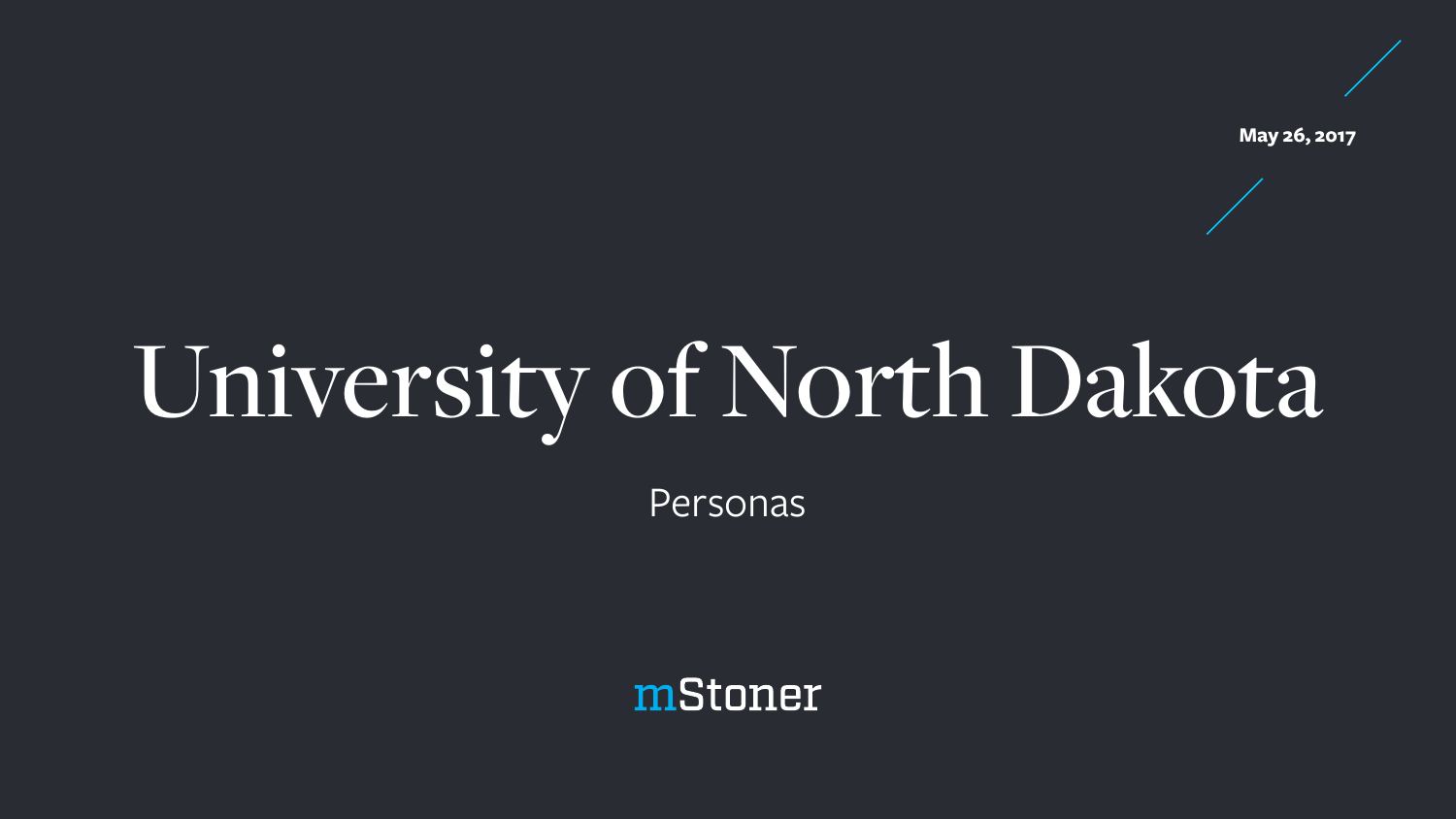### Introduction

University of North Dakota (UND) has engaged mStoner as its partner in a comprehensive web design and rollout initiative.

The scope of the project includes development of five personas that represent UND's target audience segments including characteristics, needs, and mindsets.

This document summarizes our persona development and presents six examples of target audience segments.

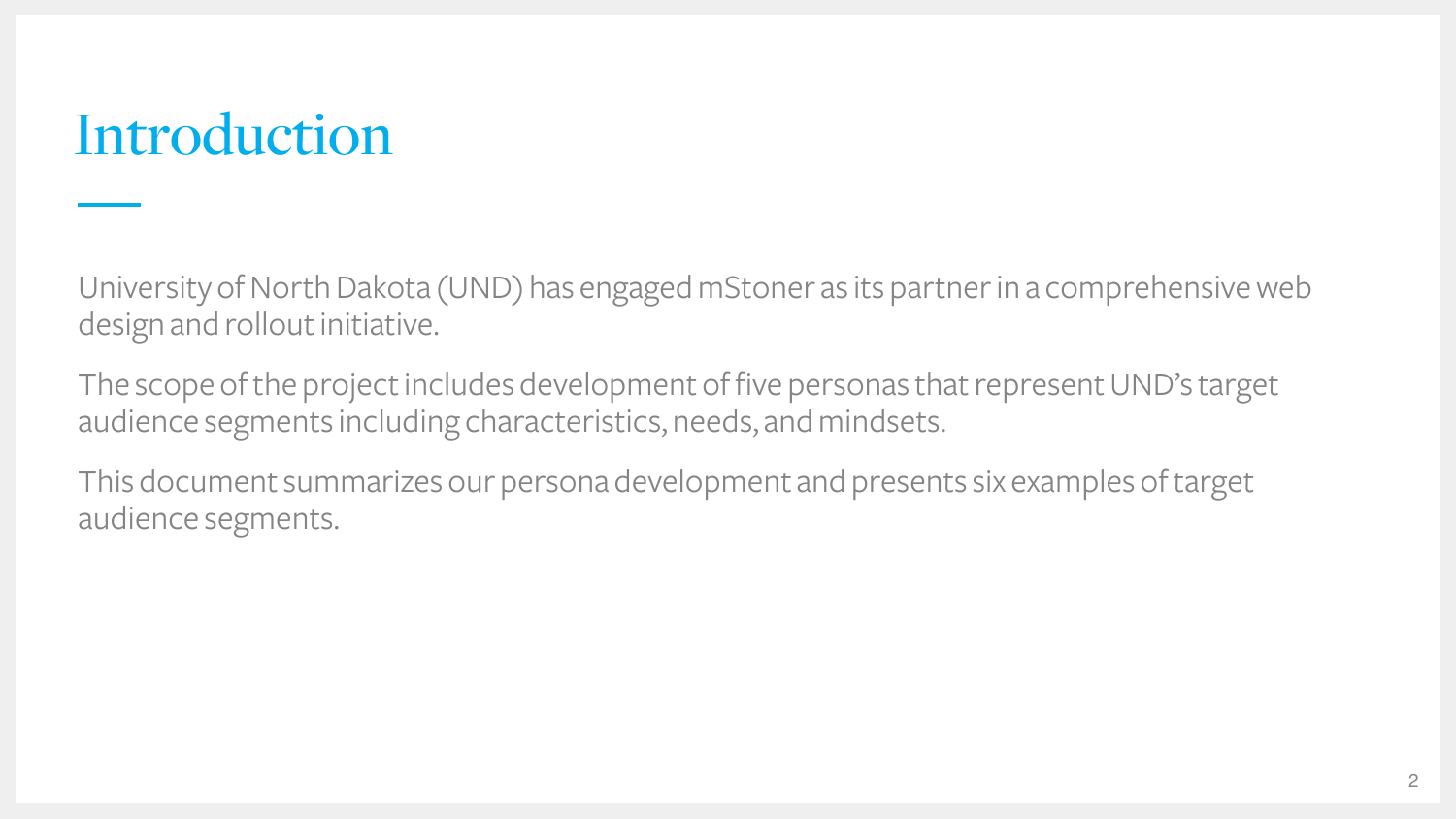### Personas

Personas are "composite sketches" that depict individual members of the target audience segments you've identified.

A persona doesn't describe an actual person, it represents the qualities and motivations of a prototypical person.





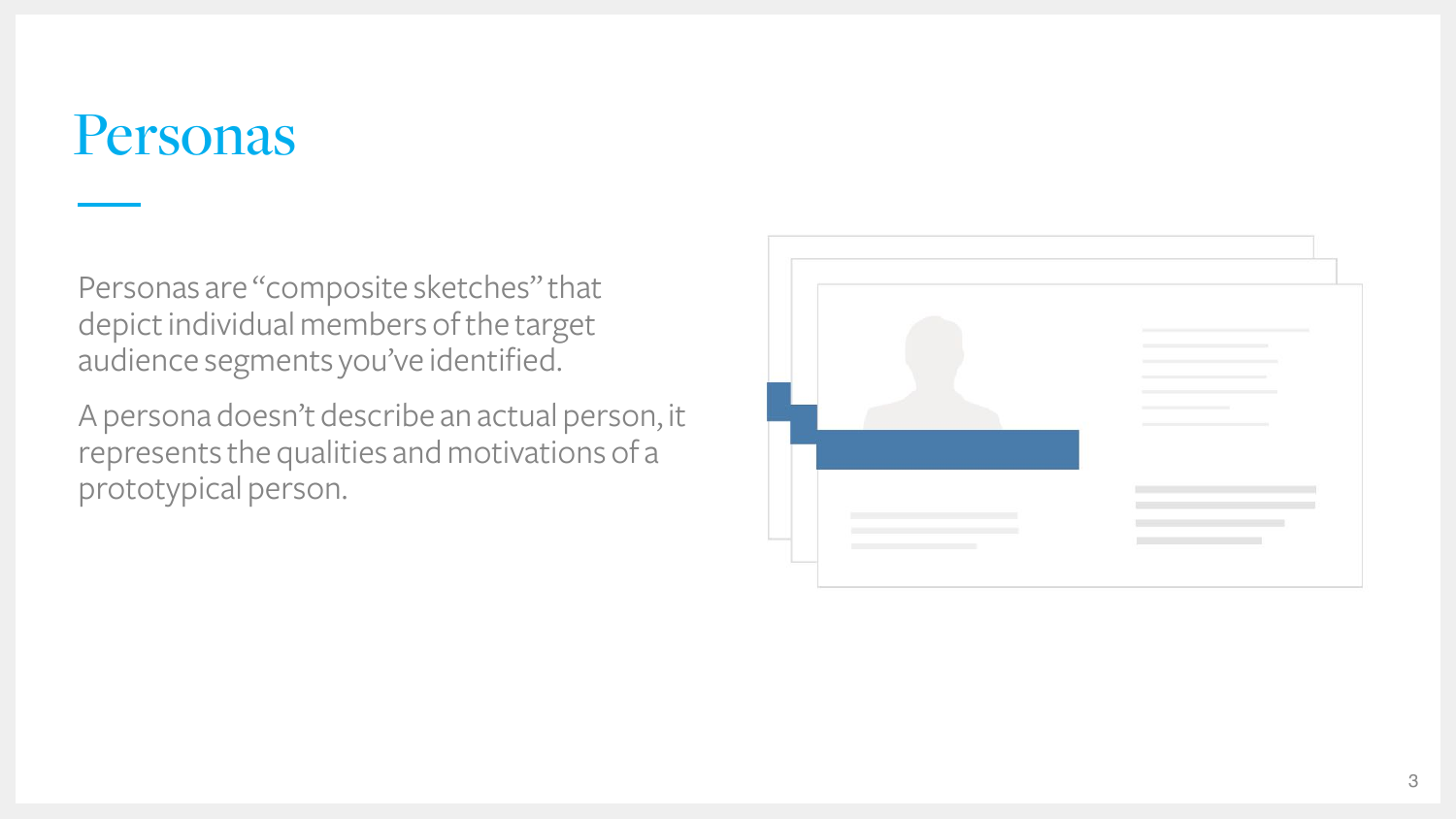## Content Strategy Benefits

Personas are useful in creating effective web content and information architecture. mStoner uses personas to:

- Engage different target audience segments with appropriate tone, voice, and style.
- Address specific challenges that visitors in each target audience segment will face.
- Map typical journeys for each audience segment in a logical sequence.
- Predict how audience segments will engage with particular content elements.

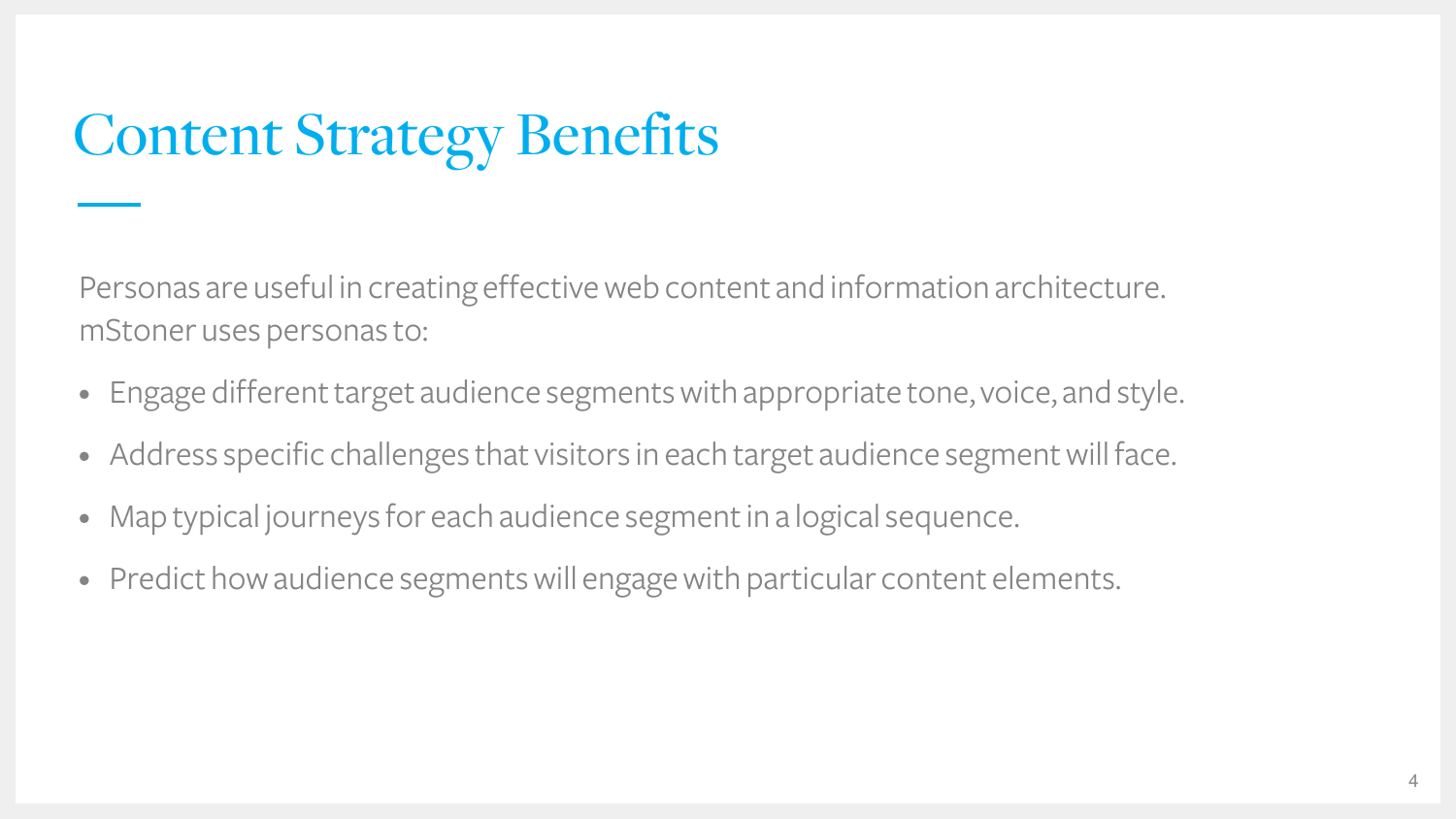Personas are also helpful during the design process. Personas help designers to:

- Understand trends, patterns, mindsets, and behaviors of target audiences.
- Design website features that enable users to accomplish their goals.
- Create a positive user experience by understanding the needs of primary audiences.

### Design Benefits

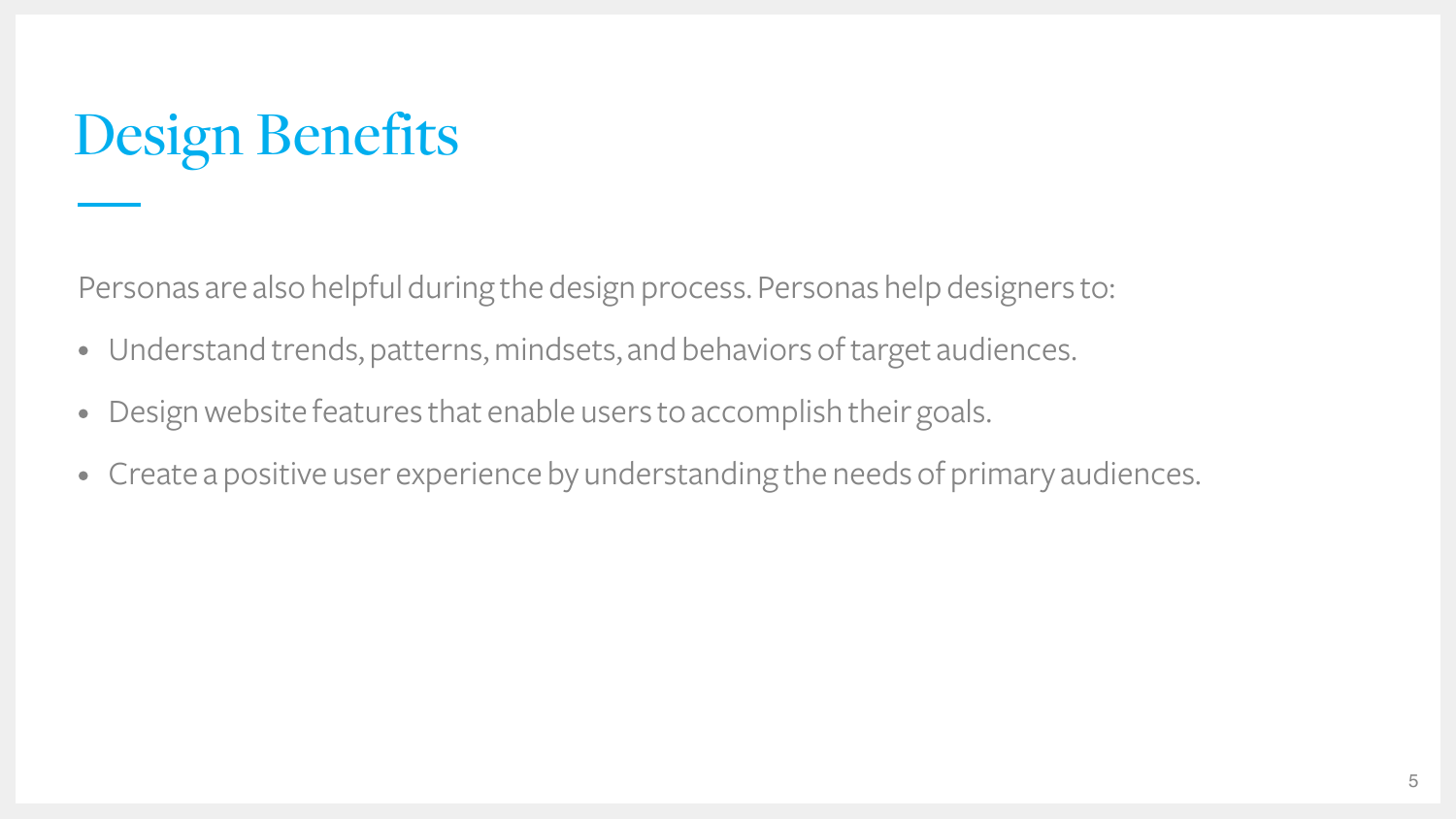## Who are you?

We developed six in-depth personas for UND:

- 1. Local / In-State Prospective Undergraduate
- 2. Out-of-State Prospective Undergraduate
- 3. Undergraduate Transfer
- 4. Prospective Parent
- 5. Local Prospective Graduate
- 6. International Prospective Graduate













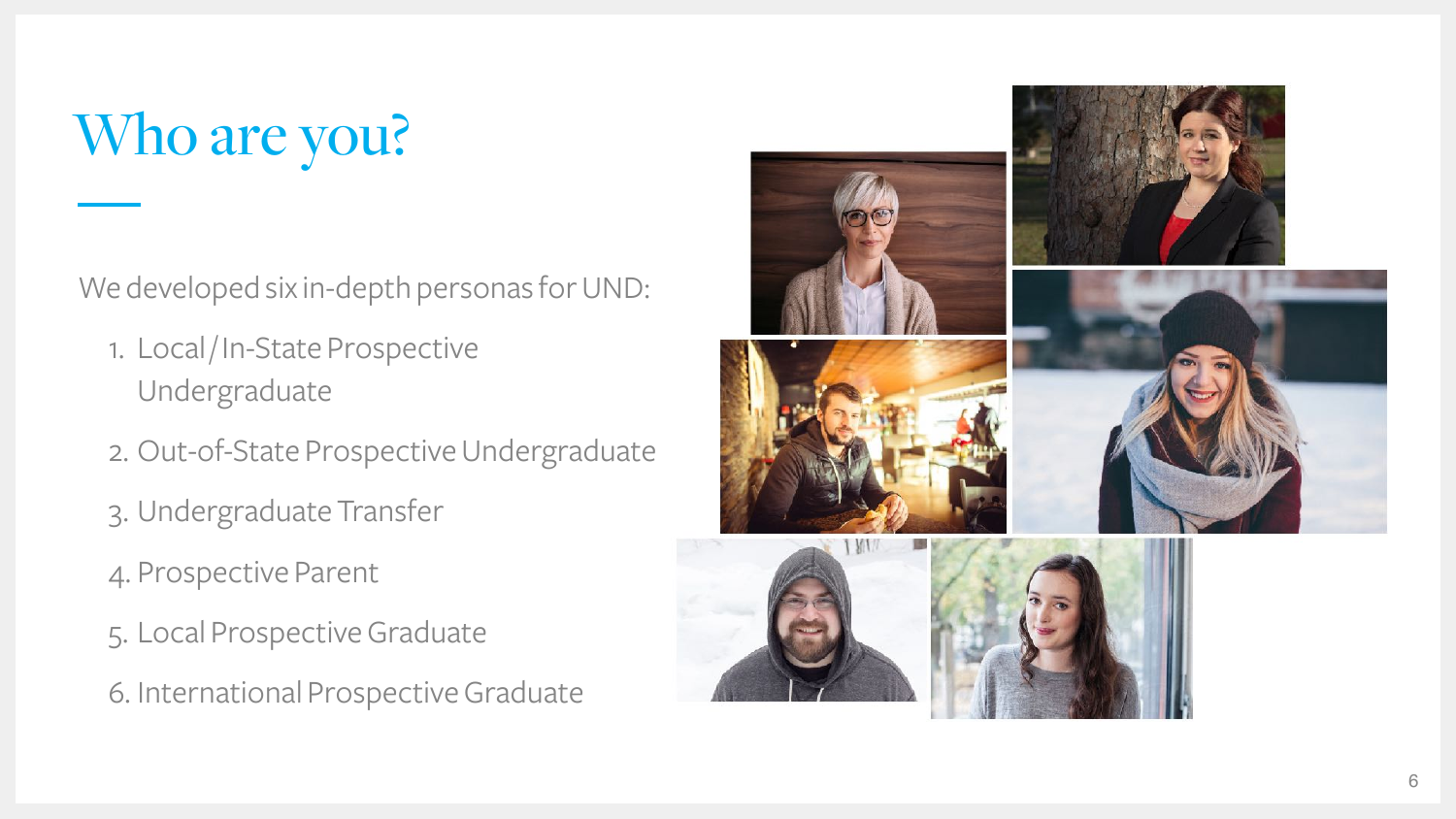

• Cost is an issue for his family, so Matt is looking for ways to save his parents money and help out as much as possible.

• Matt had average grades in high school, but he is excited to be more engaged in

- 
- college.
- 

• He is just starting to research colleges on social media platforms like Snapchat and Twitter, and on college websites. He is also discussing the search with family, friends, and his high school counselor. Positive peer reviews on social media and word of mouth are important to Matt.

#### **Needs & Goals**

- 
- 
- 
- 

• He is exploring majors / career options and wants to graduate in four years.

• Matt doesn't want a lot of debt after graduation.

• Matt would like to understand the local employment market and how he can best position himself for in-state job opportunities.

• He wants to feel like he can be a part of something positive and play an important role in solving big problems in his chosen field.

#### **Primary Decision Factors**

- Proximity to home
- Cost

#### **Pain points**

• Matt has had difficulty finding clear pathways to applicable information on the

- website.
- 

• Matt primarily uses his phone and prefers websites to be mobile responsive.

*"I've been thinking about UND since I was young, and my dad has encouraged me to apply. I'm just not sure what I want to study."*



#### **Matt,** The Local

Male, 17 High School Junior

Matt's dad is a UND alumni, and he grew up in Grand Forks. UND has always been on his radar as an option for his education. He has a few friends from high school who are also considering UND.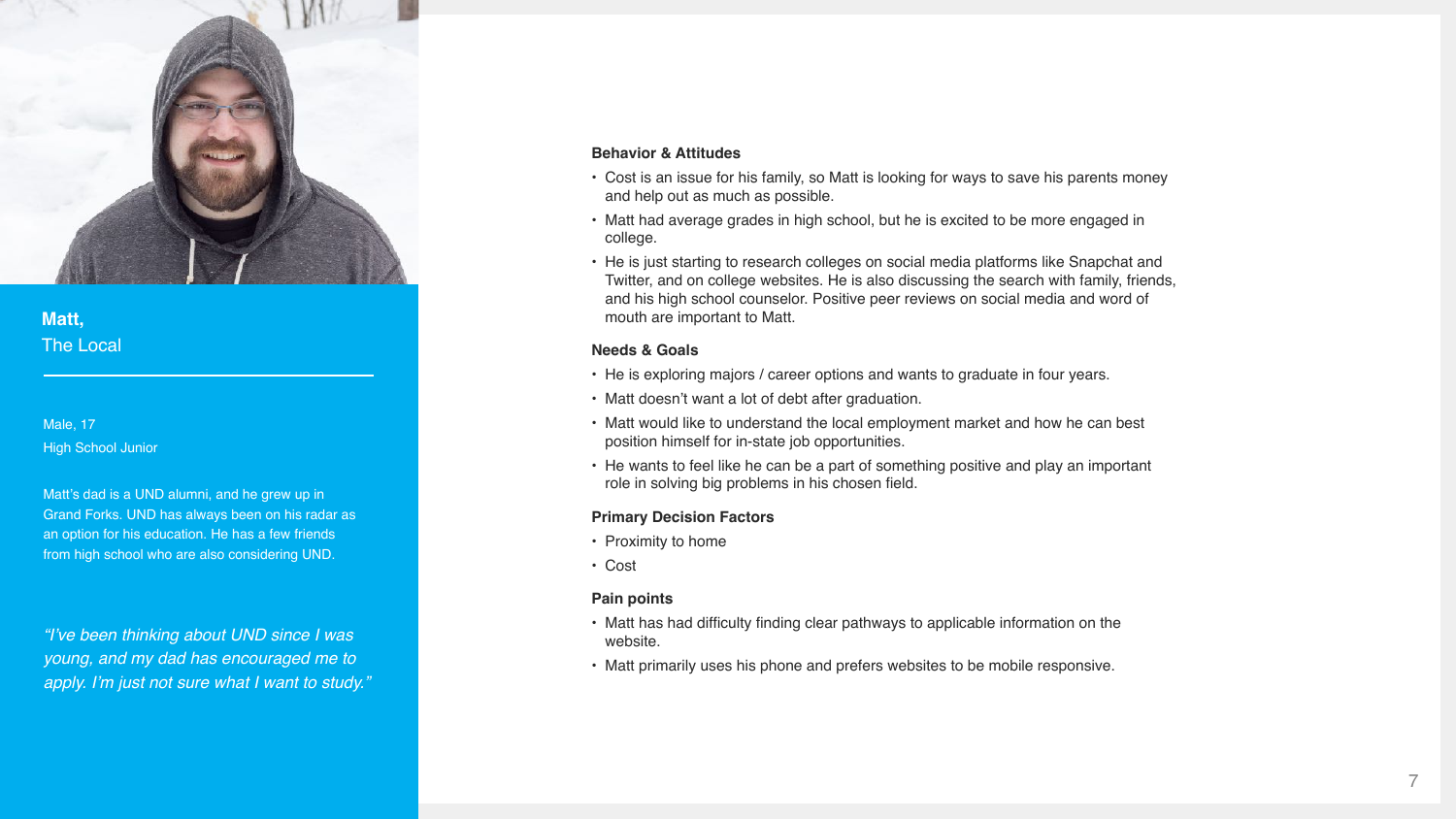

- 
- 
- 
- 

- 
- 

• Emily's mom made her tour UND because it was a more cost-effective option. She received the most information about campus culture and academics on the tour.

• She likes that UND has a reputation for quality academics.

• She is very goal oriented and is still exploring majors and concentrations.

• Emily primarily uses social media and university websites for her online research.

**Needs & Goals** • Emily is focused on outcomes like graduation rate, employment rate, success stories, and return on investment (ROI).

• On-campus housing is a must for Emily. She wants to stay close to home and family but be just far enough away to feel independent.

#### **Primary Decision Factors**

- 
- 
- 

• Campus feel and class size

• Overall institution and specific program rankings

• Outcomes and student success stories

#### **Pain points**

• The website navigation is confusing so she relies on Google to find specific

• Emily feels she must visit external websites to find information on UND rankings.

- information.
- 
- student stories .
- 

• She would like to see spotlight areas where UND features their best and brightest

• Emily is looking for a more intuitive way to compare programs .

*"I'm excited about the academic opportunities. I definitely want to make sure I am prepared for a good career that pays well. There's pressure from my family to major in something practical."*



**Emily,** The Out-of-State Student (Minnesotan)

Female, 17 High School Senior

Emily is from a suburb of the Twin Cities. She is at the top of her class and is exploring several local options for college including the University of Minnesota and the University of Iowa, which are more expensive.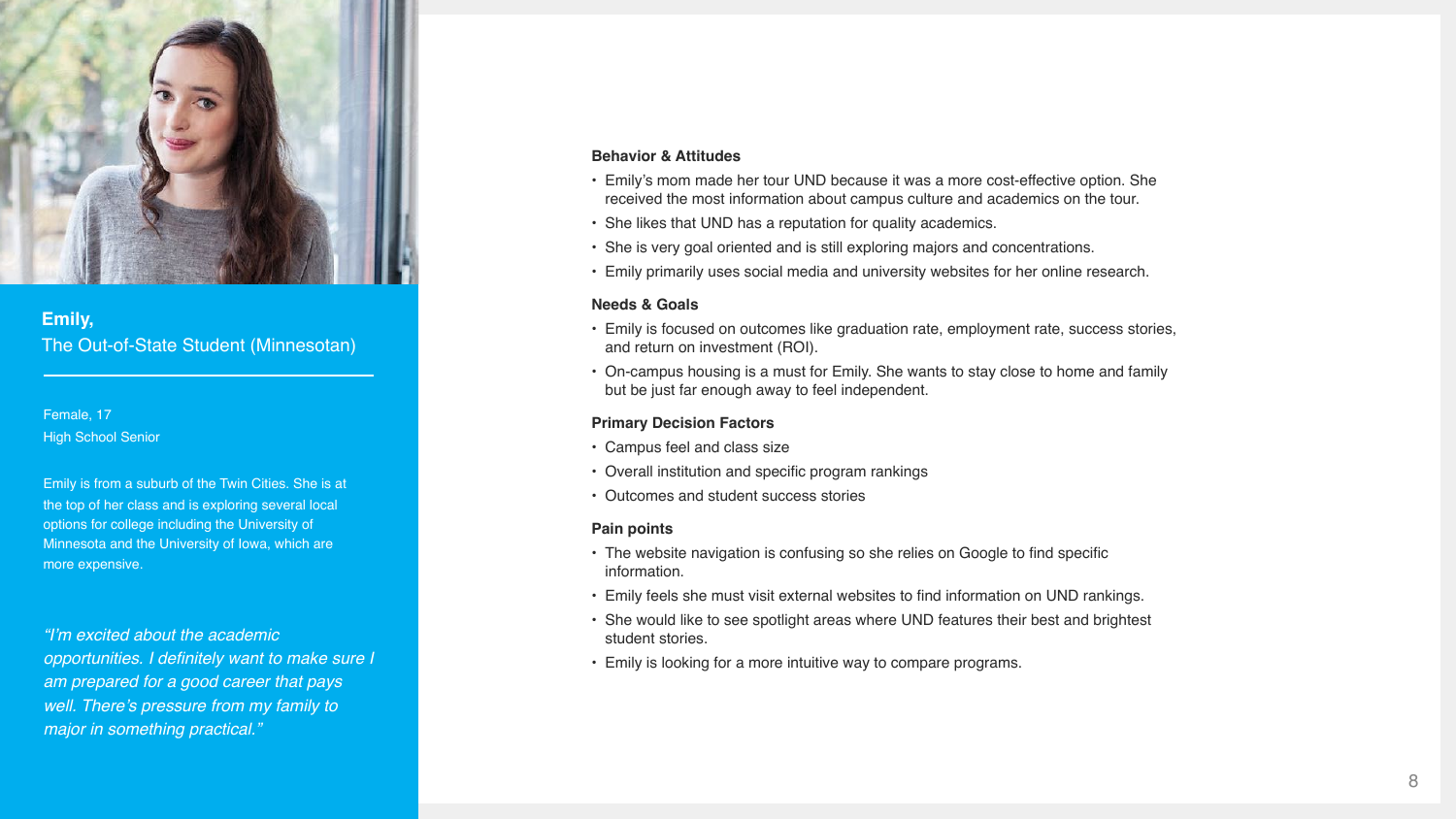

- 
- 
- 

• Mike found UND by Googling highly-rated aerospace undergraduate programs. • Mike feels studying at UND would be a good option for his chosen career. He needs to better understand the process of transferring and if UND is a good cultural fit.

• He follows social media hashtags to find relevant information about institutions.

#### **Needs & Goals**

• Mike is seeking to understand course requirements and how his existing credits will

- transfer.
- 

• He is interested in finding out about campus life and events in the local community.

#### **Primary Decision Factors**

• Aerospace program ratings

- 
- Cutting edge campus learning facilities and resources

#### **Pain points**

- 
- 
- 

• Mike is having difficulty understanding the overall costs and whether there is any extra expense associated with his specific program.

• He feels it's hard to find information tailored specifically to transfer students.

• Mike is looking for an events calendar, more videos, and photos of campus life to get a better sense for what his UND experience will entail.

*"I've done a lot of research to find the best Aerospace program, but I'm nervous about switching schools, completing my degree in four years, and finding 'my people.'"*



### **Mike,** The Transfer Student

Male, 19 Sophomore at Texas State University

Mike is thinking about transferring to UND for the Aerospace Program. He wants to be a pilot and feels the aviation program is unbeatable. Mike is particularly interested in learning more about the UND campus culture and the Grand Forks area.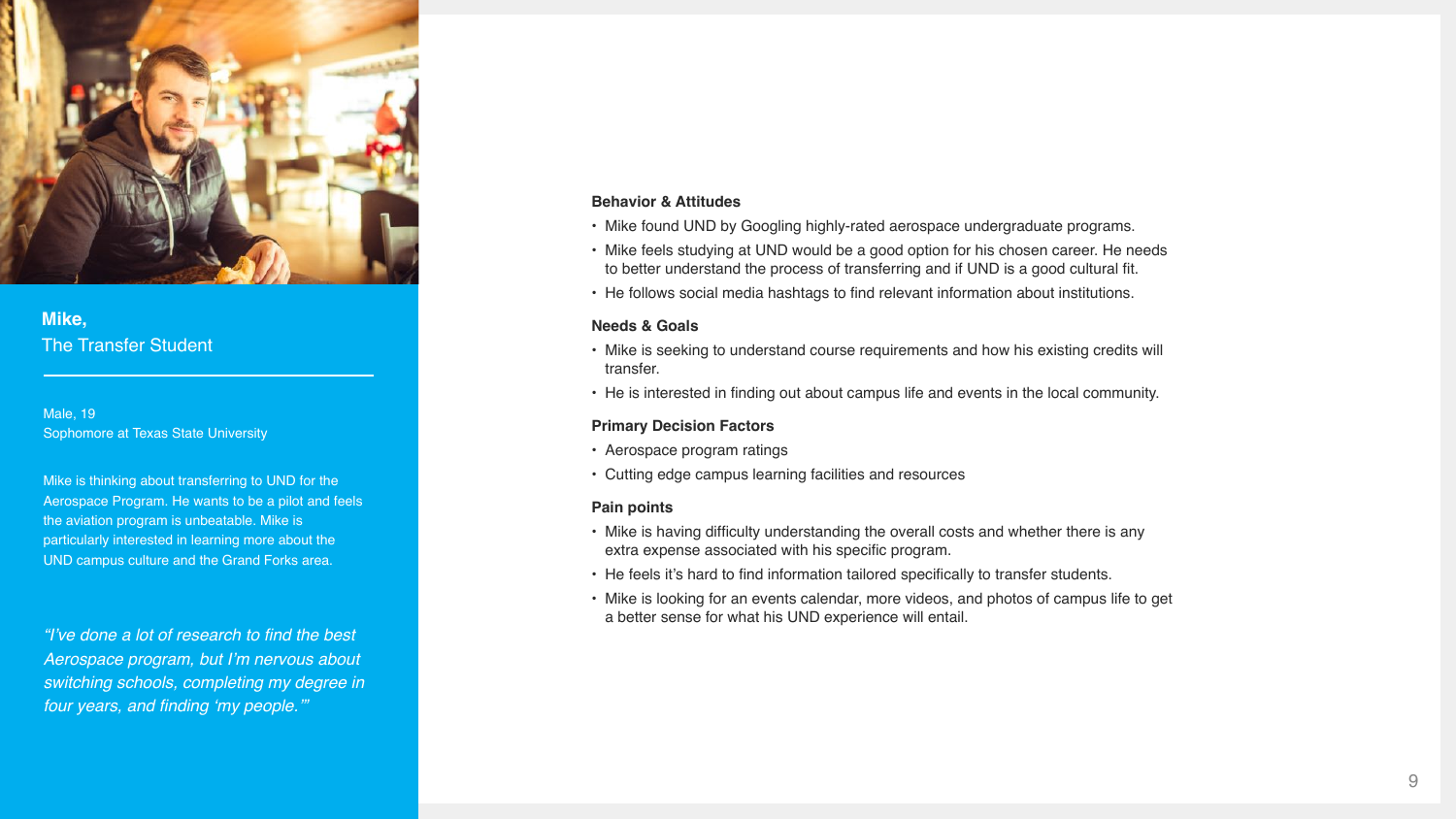

• Jane looks at the websites of institutions in which her daughter seems interested.

• She is planning a college tour trip with her daughter.

• Jane will contribute financially to her daughter's education and is concerned about

- 
- 
- costs.

#### **Needs & Goals**

• She wants to learn more about the specific course offerings of each institution and what may be best for her daughter.

• Jane needs to understand the total cost and be able to review her options for paying

- 
- for school.
- 

• She is especially concerned with her daughter's safety and needs to know what safety measures are in place on UND's campus.

#### **Primary Decision Factors**

- 
- 
- 

• Business and technology programs aligning with her daughter's interests

• Employment outcomes for past students

• Student support programming and resources

#### **Pain points**

- 
- 

• Jane is looking for financial aid and scholarships, how to enroll, orientation, community life, and student discounts. She would like a central, easily accessible location for all of this information.

• She is looking for the website to articulate the benefits of attending UND as compared to other institutions.

*"I want to make sure my daughter is supported by her professors in a welcoming community. Cost and safety are concerns, but ultimately I want the decision to be hers."*



### **Jane,** The Parent

Female, 48 Mother of a 16-year-old high school Junior

Jane is a college-educated professional who lives in a suburban community in the Midwest. She is involved in the college search but wants her daughter to select her own college or university.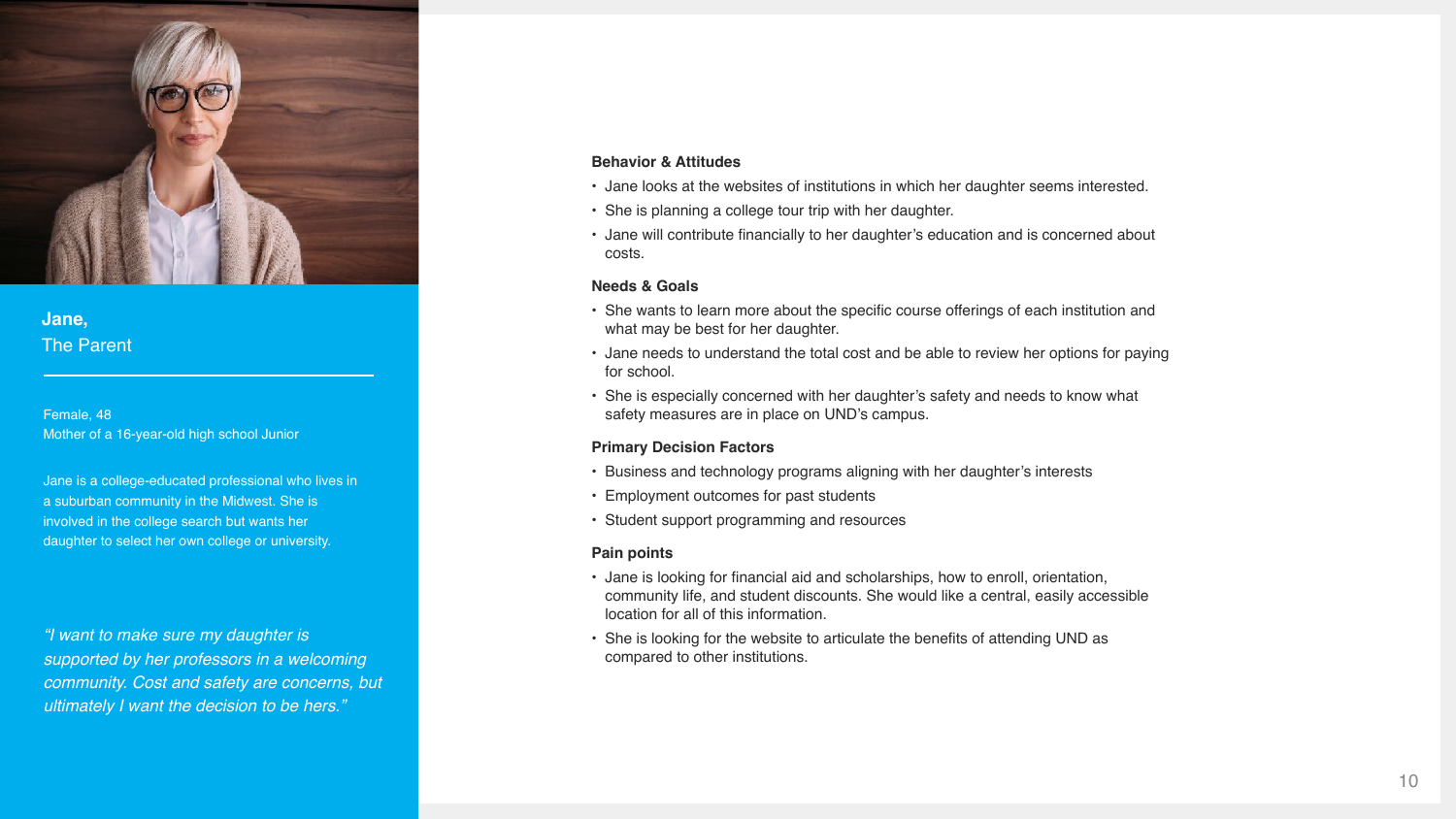

• She is looking for an assistantship to make the most of her graduate experience.

• Gina follows social media hashtags to find relevant information about institutions.

• She has been using external websites to find rankings and comparison data, rather

- 
- 
- than the UND website.

#### **Needs & Goals**

- 
- 
- 

• Gina needs to feel like she will get valuable one-on-one time with professors in a small class environment.

• She is excited to get involved in research opportunities and connect with faculty and other grad students for research collaborations. Gina has been researching faculty bios and profiles to better understand who she would learn from.

• Gina is also interested in committees, assistantships, and scientific organizations.

#### **Primary Decision Factors**

- 
- 
- 

• Cost-effective institution with quality academics

• Ability to get involved in meaningful research immediately

• Personal connection with the faculty

#### **Pain points**

• Gina is having trouble locating information about grants and credits / application

requirements. *"My undergraduate experience at UND was great. During my master's program, it's my goal to mentor undergrads. I'd like to know what teaching opportunities exist as a grad student."*



### **Gina,** The Prospective Graduate Student

Female, 22 Completed an Undergraduate Degree at UND

Gina grew up in Fargo. She's the first person in her family to attend UND. She is interested in Molecular Biology research and would like to make the most of her graduate experience.